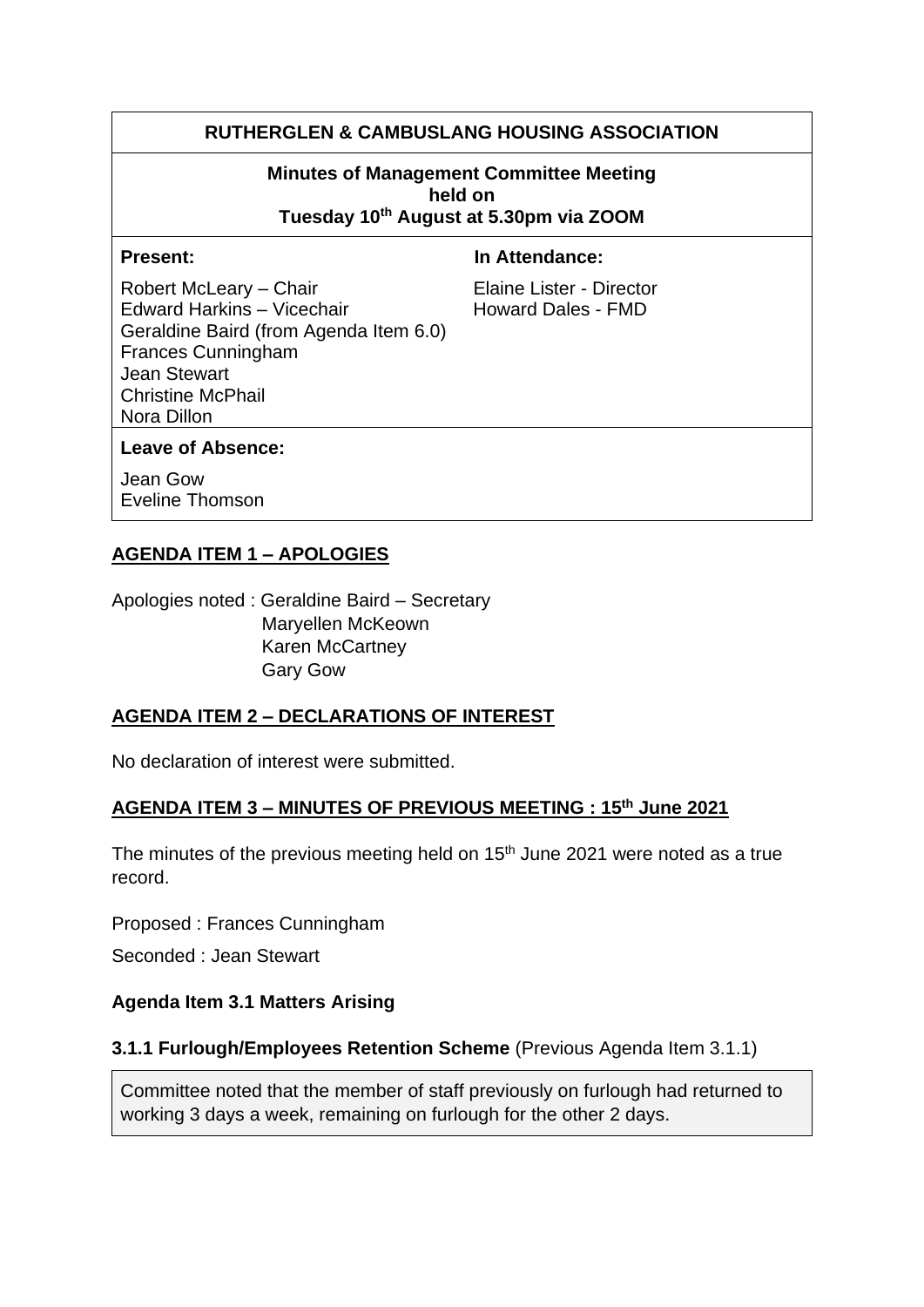## **3.1.2 Potential Development** (Previous Agenda Item 7.2)

Elaine provided an update on the potential development of the site at New Road, Halfway, noting that the costs per unit were coming in above the current benchmark. She also advised that the initial timescales had slipped and would be reviewed.

Edward noted that costs for new build and maintenance projects were increasing across many industries.

Members noted the update and agreed that a Development Sub-Committee was not required at this stage.

## **3.1.3 Financial Projections** (Previous Agenda Item 8.0)

Committee noted that the Five Year Financial Plan had been submitted to the Scottish Housing Regulator by the deadline.

## **3.1.4 Media Working Group** (Previous Agenda Item 12.3)

It was noted that the first meeting of the Media Working Group had been held to agree the format and content of the next newsletter.

#### **3.1.5 Cleaning Services at Caledonian Centre** (Previous Agenda Item 12.4)

Committee noted that insurance cover for the cleaners at the centre had been arranged.

## **AGENDA ITEM 4 – MINUTES OF PREVIOUS MEETING : 13th July 2021**

The minutes of the previous meeting held on  $15<sup>th</sup>$  June 2021 were noted as a true record.

Proposed : Edward Harkins

Seconded : Christine McPhail

#### **Agenda Item 3.1 Matters Arising**

There were no matters arising.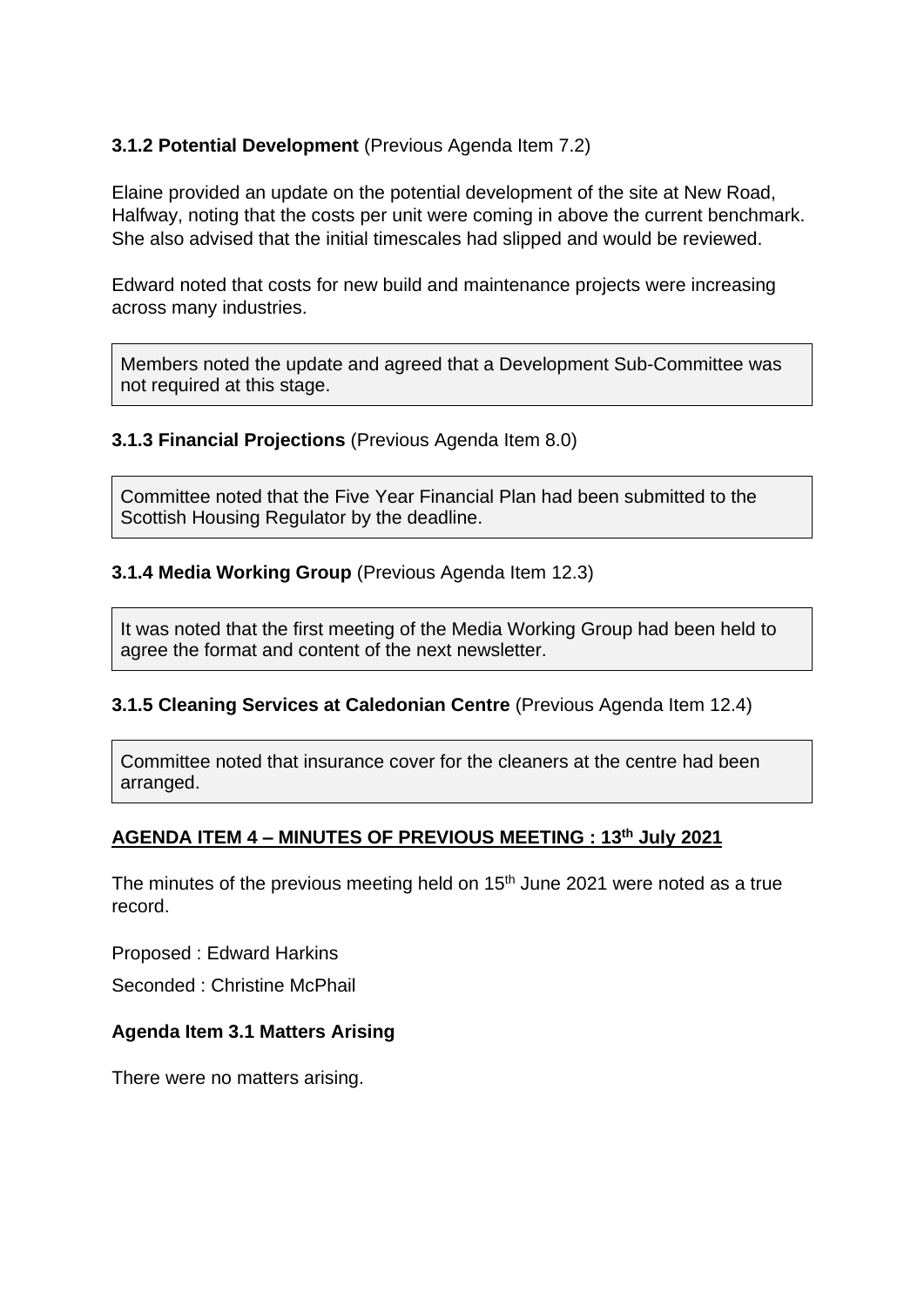## **AGENDA ITEM 5 – COMMITTEE DIGEST**

## **5.1 Meeting with the Scottish Housing Regulator (SHR)**

Elaine advised that she had met with the Association's new Regulation Manager, Joyce Stewart, via zoom, primarily as way of introduction. There had also been a brief discussion on the Regulator's engagement with the Association.

Committee noted the discussion and the response from the SHR.

## **5.2 Service Delivery**

Elaine advised that, in line with Scottish Government guidelines at that time, staff were still working from home but were coming in as required and that the office remained closed to the public.

There was a discussion on the possibility of getting staff back to office working and the move towards 'blended working' that was being implemented by some Associations. It was acknowledged that the Committee would need to consider the options and make some difficult decisions.

Committee noted and agreed to consider options for office working and opening in line with guidelines at a later date.

## **5.3 FMD Services**

Committee noted that the current financial adviser from FMD was leaving the company.

## **5.4 Quarterly COVID-19 Returns**

Elaine presented the highlights of the first quarterly COVID-19 return to the Scottish Housing Regulator.

It was noted that there had not been any dramatic increase in arrears levels but that this may by impacted when the additional £20 per week paid as part of Universal Credit during the pandemic stopped.

Committee noted the return.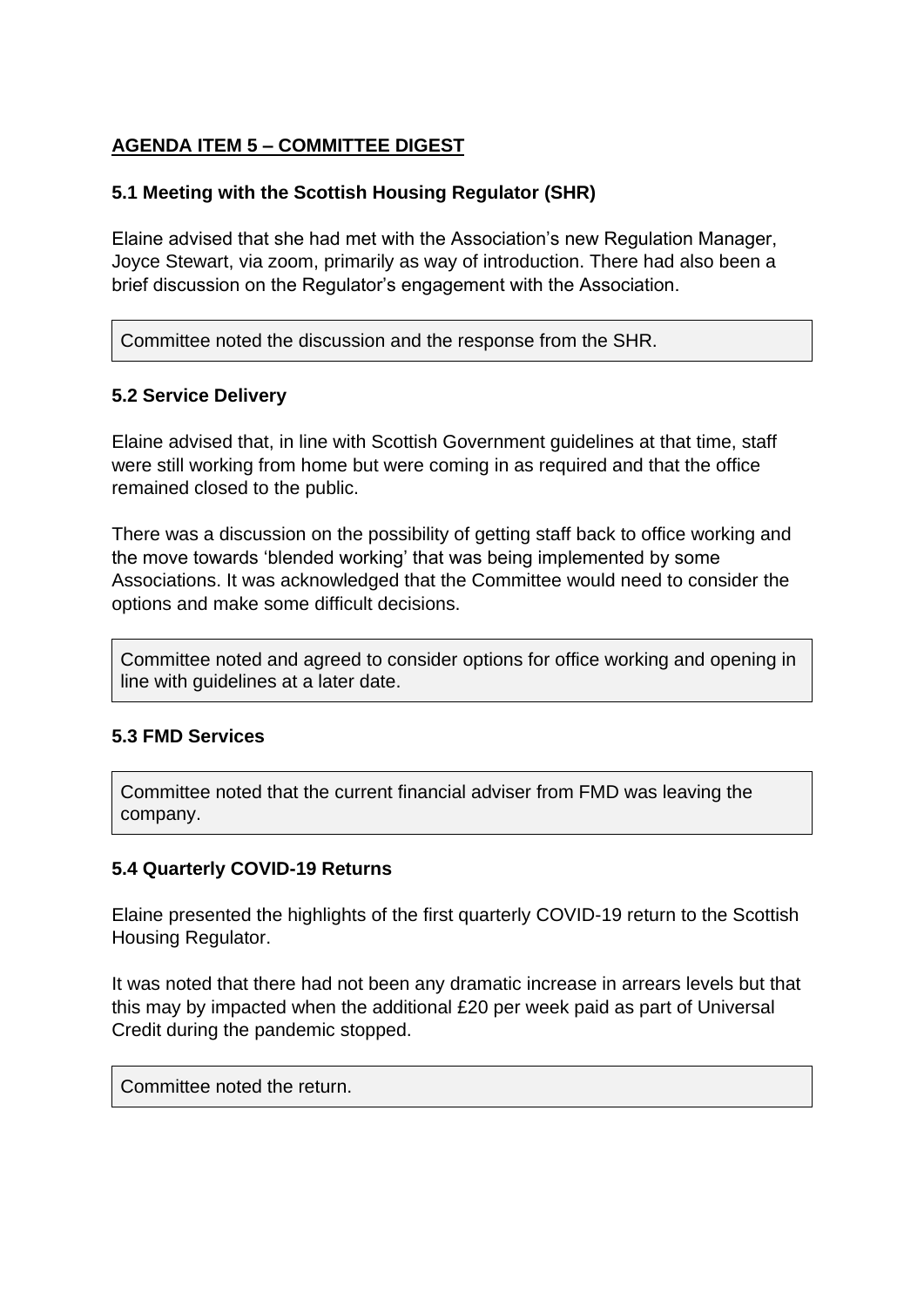## **5.5 HOUSING 2040**

Committee noted the briefing papers produced by the SFHA covering the key commitments made by the Scottish Government in it's blueprint for housing to 2040.

## **AGENDA ITEM 6 – COMMITTEE APPRAISAL REPORT RECOMMENDATION**

## Geraldine Baird joined the meeting

Elaine explained that the final appraisal report had included some recommendations and gave an update on the actions/proposed actions taken to date to address these.

There was a discussion on the merit of some of the recommendations and the value of the appraisal exercise, with some concerns raised as to the validity of some of the questions.

Members unanimously agreed that there had to be a focus and concerted effort to increase level of engagement with customers and communities.

Members discussed the requirement to plan for succession and agreed to the current Vice-Chair attending the certified Governance Programme being run by SHARE to support him succeeding to the position of Chair next year.

Members noted the update, the presentation on the appraisal outcomes and the final feedback report.

## **AGENDA ITEM 7 – COMMITTEE MEMBERS RECRUITMENT**

Committee acknowledged the importance and benefits of attracting new members onto the Management Committee. After discussion members approved the proposals for publicising the recruitment exercise.

## **AGENDA ITEM 8 – OPTION AMENDMENTS TO THE MODEL RULES**

Elaine explained that the revised Model included a number of optional amendments over and above the core clauses.

Committee considered the optional clauses and agreed;

- To allow the option for appointing members onto the Committee
- Not to allow staff members to become members of the Committee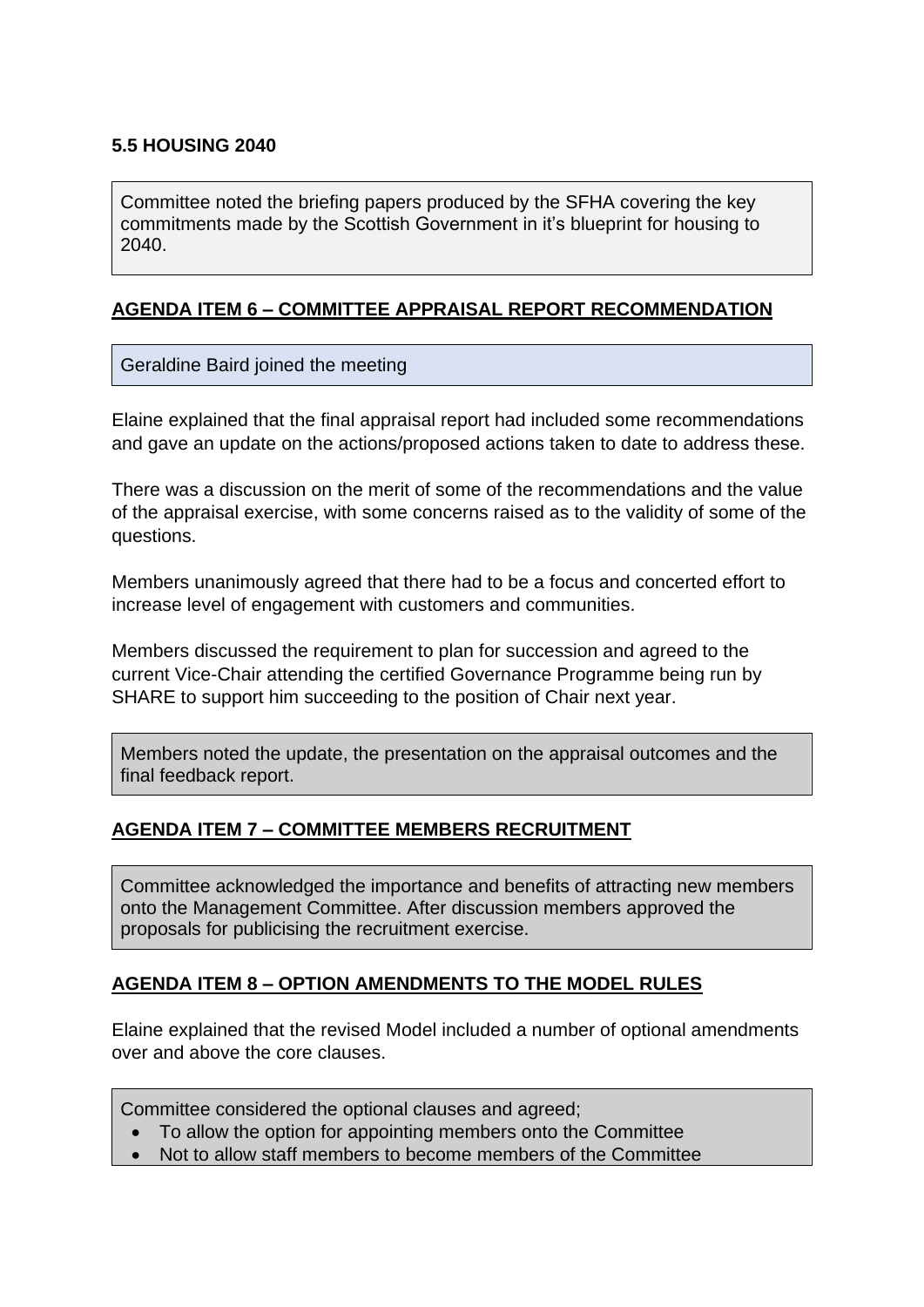- To adopt the clause prohibiting certain relations of existing members from joining the Committee
- Not to allow payments to Committee members
- To allow the option of holding virtual AGMs

## **AGENDA ITEM 9 – AGM/SGM 2021**

#### **9.1 Date**

Committee agreed to the AGM being Held on Tuesday 21st September 2021 at 7pm, with the reconvened meeting held on 28<sup>th</sup> September 2021 if required.

#### **9.2 Format & Venue**

Elaine explained that the option for holding a virtual AGM as allowed under the provisions of the Insolvency & Governance Act 2020, expired on 31st March 2021.

After considering the options, members instructed that the AGM was to be held in person in the Association's office with adequate social distancing and safety protocols.

It was also agreed to offer a prize draw for members attending the AGM.

#### **9.3 Retiral of Members**

Members acknowledged the need, under the Rules, for a third of the current Committee to stand down. In line with the guidance, these should be the members that had served the longest on the Committee since the date of their last election. Additionally, co-opted members had to stand for election.

In line with the Rules Committee agreed that the members that would stand down would be;

- Robert McLeary
- Eveline Thomson
- Frances Cunningham

Jean Stewart volunteered to stand down to make up the required third.

As a co-optee, Christine McPhail would need to stand for election

#### **9.4 Nine Year Rule**

Elaine explained that Committee had to be assured that members with more than 9 years' service who wished to stand for re-election "demonstrated continued effectiveness". This would normally require completing an additional questionnaire. However, this had been covered in the recent appraisal process and SHARE had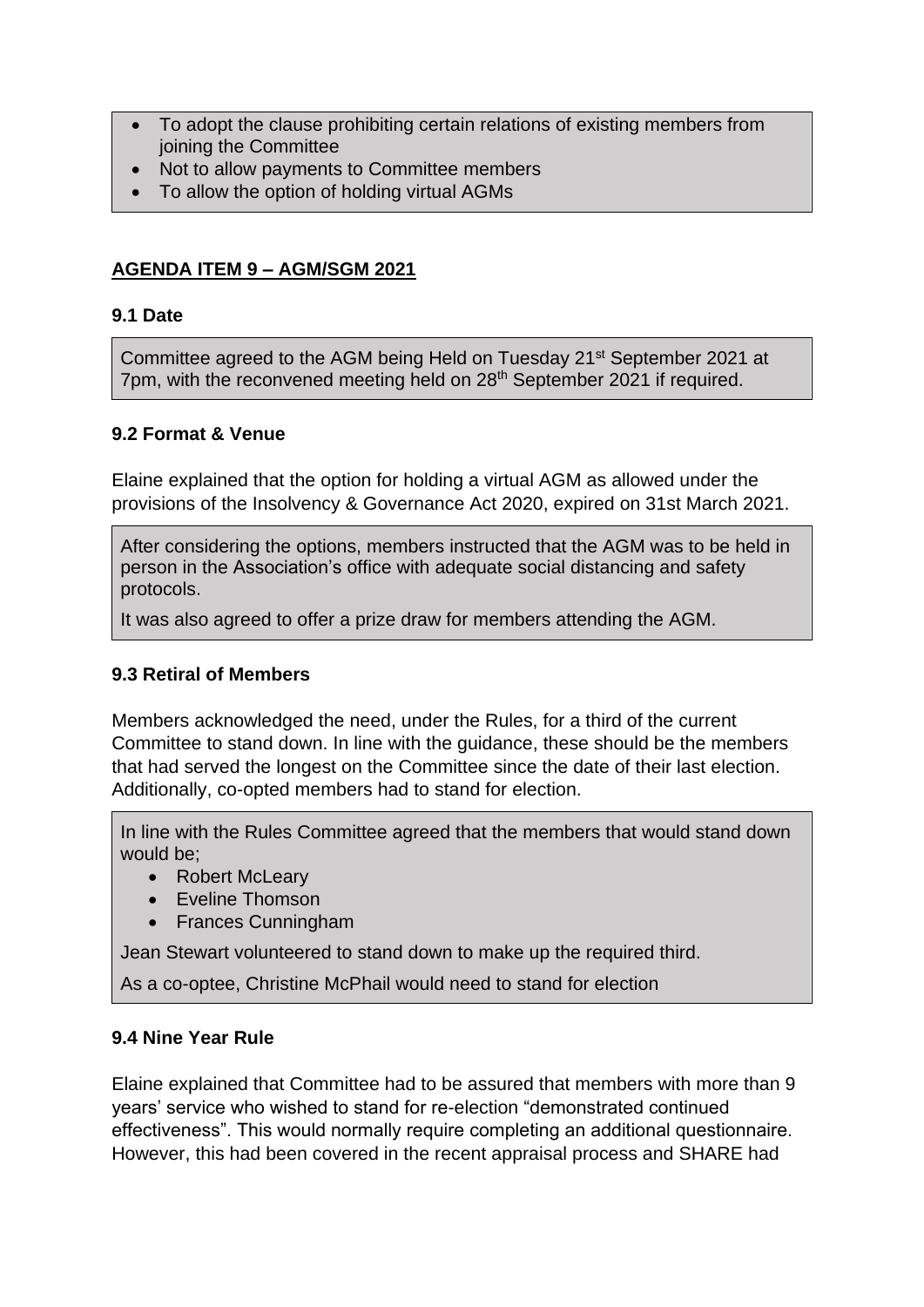provided written confirmation that there was evidence that members had demonstrated continued effectiveness, commitment to their role and objectivity.

It was noted that one member standing down had not been able to participate in the appraisal process.

After discussion members approved the members standing down could stand for re-election if they wished to do so as all had met the requirements

## **9.5 Notice of Meetings, Nominations & Proxies**

Members noted the requirement;

- to give all shareholders at least 14 days' notice of the AGM
- for nominations for election to the Management Committee to be submitted at least 7 days before the AGM
- to provide for shareholders to nominate a proxy if they are unable to attend in person

#### **9.6 Special General Meeting**

Committee noted that any amendments to the current Rules would have to be approved at a Special General Meeting and agreed that this would be held immediately after the AGM.

## **AGENDA ITEM 10 – UPDATED CODE OF CONDUCT FOR COMMITTEE MEMBERS**

Elaine explained that the SFHA had produced an updated Code of Conduct for Committee Members and outlined the changes made.

After discussion members agreed to the proposed amendments to the Association's Code of Conduct and noted that Elaine would draft a revised Code and Protocol for dealing with any breaches.

#### **AGENDA ITEM 11 – CORRESPONDENCE**

Committee noted items of correspondence from EVH and the Glasgow & West of Scotland Forum.